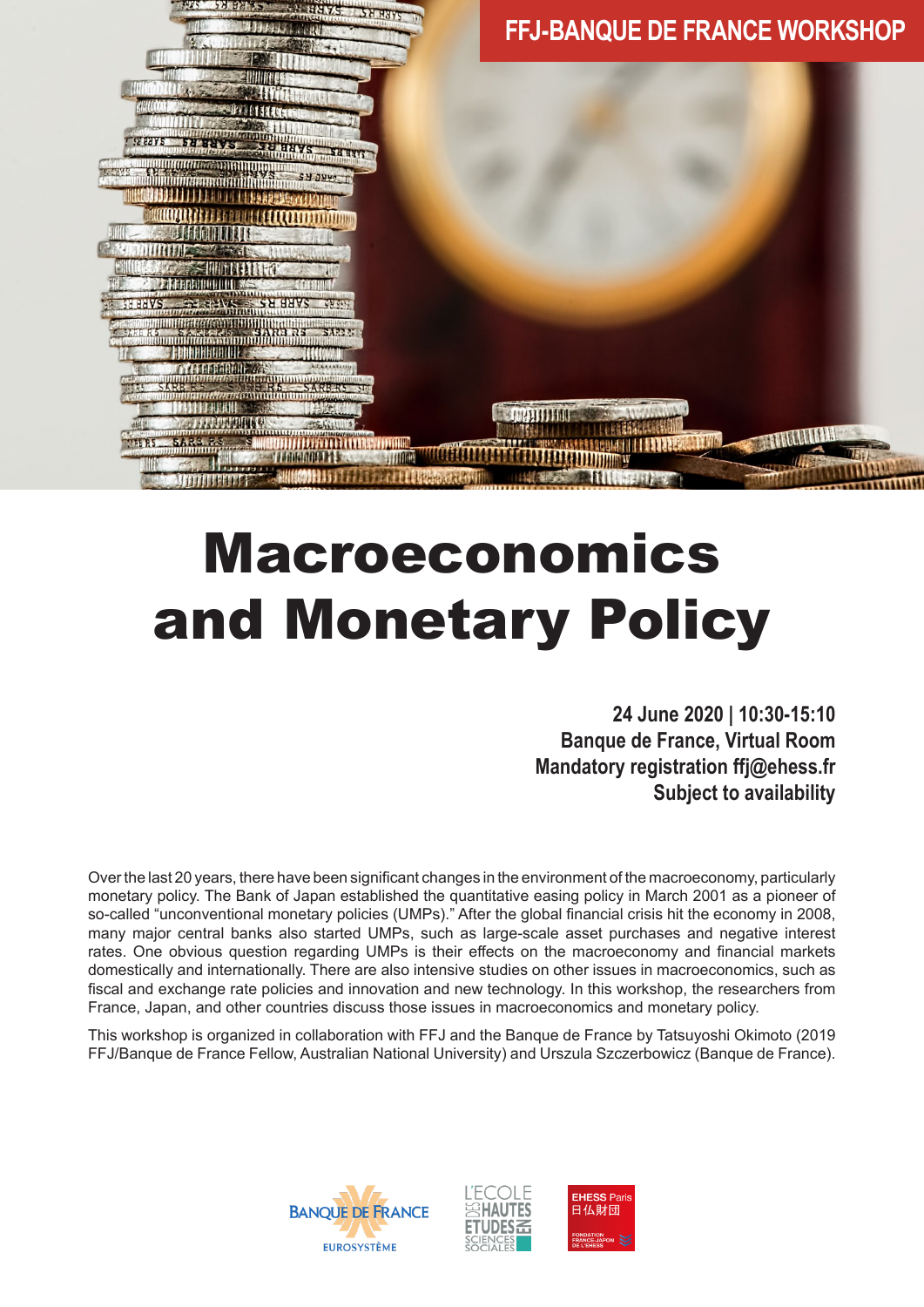## Programme

#### **10:30 |** Welcome Remark

**Sébastien Lechevalier** (EHESS-FFJ)

### **10:40 |** Session 1: International Policy Issues

Chair **Urszula Szczerbowicz** (Banque de France)

#### International spillover effects of unconventional monetary policies of major central banks

Tomoo Inoue (Seikei University) and **Tatsuyoshi Okimoto** (EHESS-FFJ and Australian National University)

#### Firm turnover in the export market and the case for fixed exchange rate regime

Masashige Hamano (Waseda University) and **Francesco Pappadà** (Paris School of Economics)

#### How Policies are perceived in the market for the Japanese government bonds: Evidence from volatility smiles

**Etsuro Shioji** (Hitotsubashi University)

**12:10 |** *Lunch*

## **13:30 |** Session 2: Macroeconomic Issues

Chair **Caroline Jardet** (Banque de France)

#### Patents that match your standards: Insights from linking patents and standards

Antonin Bergeaud (Banque de France) and **Julia Schmidt** (Banque de France)

#### Wealth concentration and speculative bubbles

**Tomohiro Hirano** (Royal Holloway, Univ. of London), Jose Scheinkman (Columbia University), and Makoto Nirei (Tokyo University)

#### Business cycle dynamics after the Great Recession: An extended Markov-Switching dynamic factor model

Catherine Doz (University Paris 1 Panthéon-Sorbonne), **Laurent Ferrara** (SKEMA Business School), and Pierre-Alain Pionnier (OECD)

#### **15:00 |** Concluding Remarks

**Sophie Haincourt** (Banque de France)

**15:10 |** *Adjourn*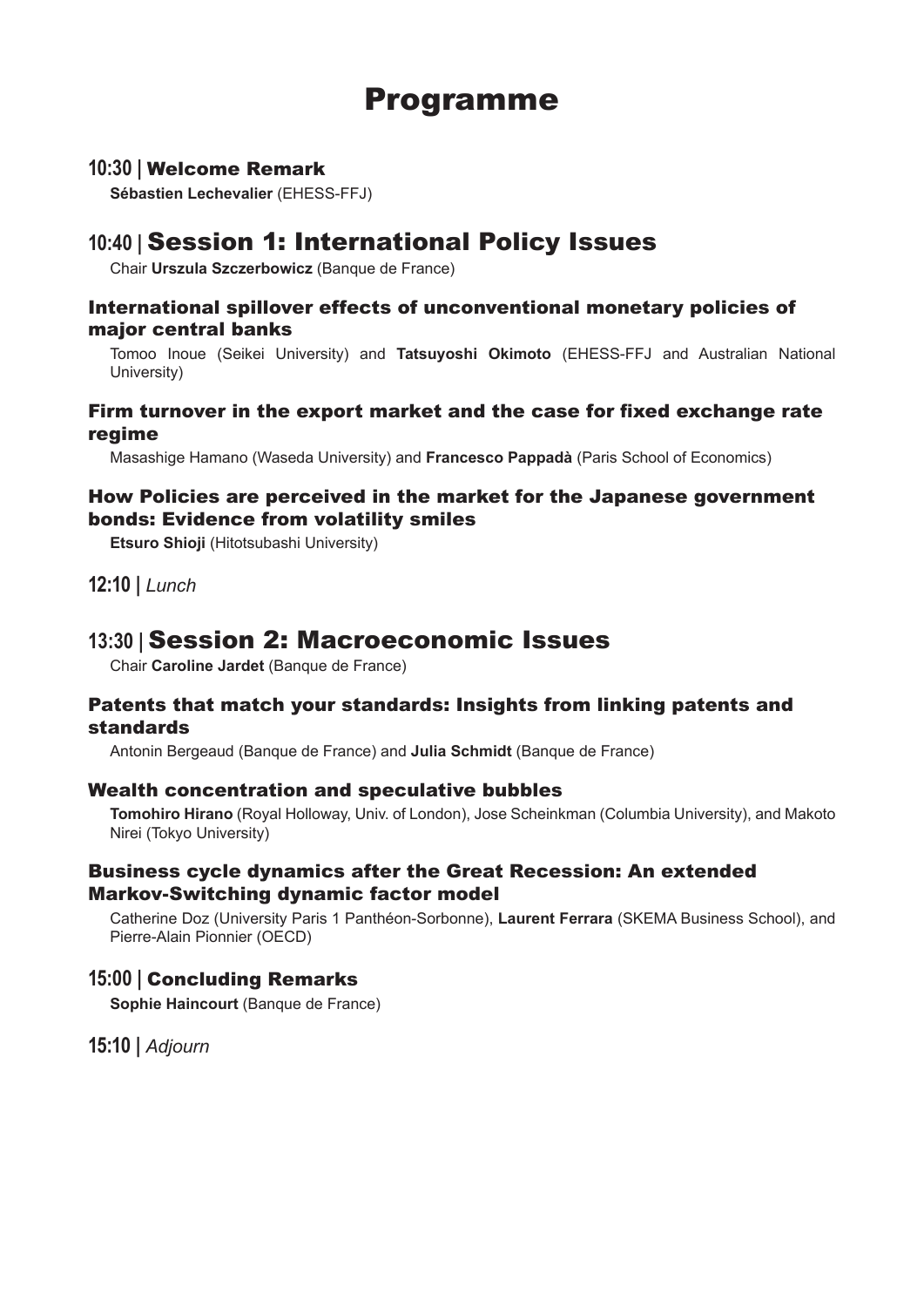# Speakers



#### Laurent Ferrara (SKEMA Business School)

Laurent Ferrara is full Professor of International Economics at the SKEMA Business School since September 2019. He was previously Head of the International Macroeconomics Division at the Banque de France in Paris, in charge of the global macroeconomic outlook as well as global policy issues such as exchange rates, commodities or global imbalances. He is also giving lectures at the Paris School of Economics and at the University of Paris Nanterre where he is associated researcher at EconomiX, a CNRS research unit. Professor Ferrara is Director of the International Institute of Forecasters, an international association aiming at bridging the gap between theory and applications in forecasting, through the organization of workshops and conferences and the publication of an academic journal, the International Journal

of Forecasting. He is also an associate editor of this journal. Professor Ferrara holds a PhD in Applied Mathematics from the University of Paris North (2001) and a Research Habilitation in Economics from the University of Paris 1 – Panthéon – Sorbonne (2007). His academic research mainly focuses on international economics, international finance, macroeconomic forecasting, non-linear econometric modelling and business cycle analysis. He published more than 50 papers in international and national academic journals, chapters in books, as well as books on international macroeconomics and on time series modelling.

#### Title: Business cycle dynamics after the Great Recession: An extended Markov-Switching dynamic factor model

Joint with Catherine Doz (University Paris 1 Panthéon-Sorbonne) and Pierre-Alain Pionnier (OECD)

The Great Recession and the subsequent period of subdued GDP growth in most advanced economies have highlighted the need for macroeconomic forecasters to account for sudden and deep recessions, periods of higher macroeconomic volatility, and fluctuations in trend GDP growth. In this paper, we put forward an extension of the standard Markov-Switching Dynamic Factor Model (MS-DFM) by incorporating two new features: switches in volatility and time-variation in trend GDP growth. First, we show that volatility switches largely improve the detection of business cycle turning points in the low-volatility environment prevailing since the mid-1980s. It is an important result for the detection of future recessions since, according to our model, the US economy is now back to a low-volatility environment after an interruption during the Great Recession. Second, our model also captures a continuous decline in the US trend GDP growth that started a few years before the Great Recession and continued thereafter. These two extensions of the standard MS-DFM framework are supported by information criteria, marginal likelihood comparisons and improved real-time GDP forecasting performance.



#### Tomohiro Hirano (Royal Holloway, University of London)

Tomohiro Hirano is an Associate Professor of Economics, Royal Holloway, University of London and Research Associate at Center for Macroeconomics at London School of Economics and Research Fellow at the Canon Institute for Global Studies. Tomohiro Hirano's research mainly focuses on the interactions between asset price bubbles and macroeconomic activities.

#### Title: Wealth Concentration and Speculative Bubbles

Joint with Jose Scheinkman (Columbia University) and Makoto Nirei (Tokyo University)

We develop a macroeconomic model with heterogeneous agents that generates the stationary distribution of wealth with Pareto tail endogenously. We show that Top-end wealth concentration can be a signal of the formation of speculative bubbles and macroeconomic instability. Moreover, we demonstrate that financial market deregulation or technological innovations contribute to greater wealth inequality and macroeconomic instability through the formation of speculative bubbles.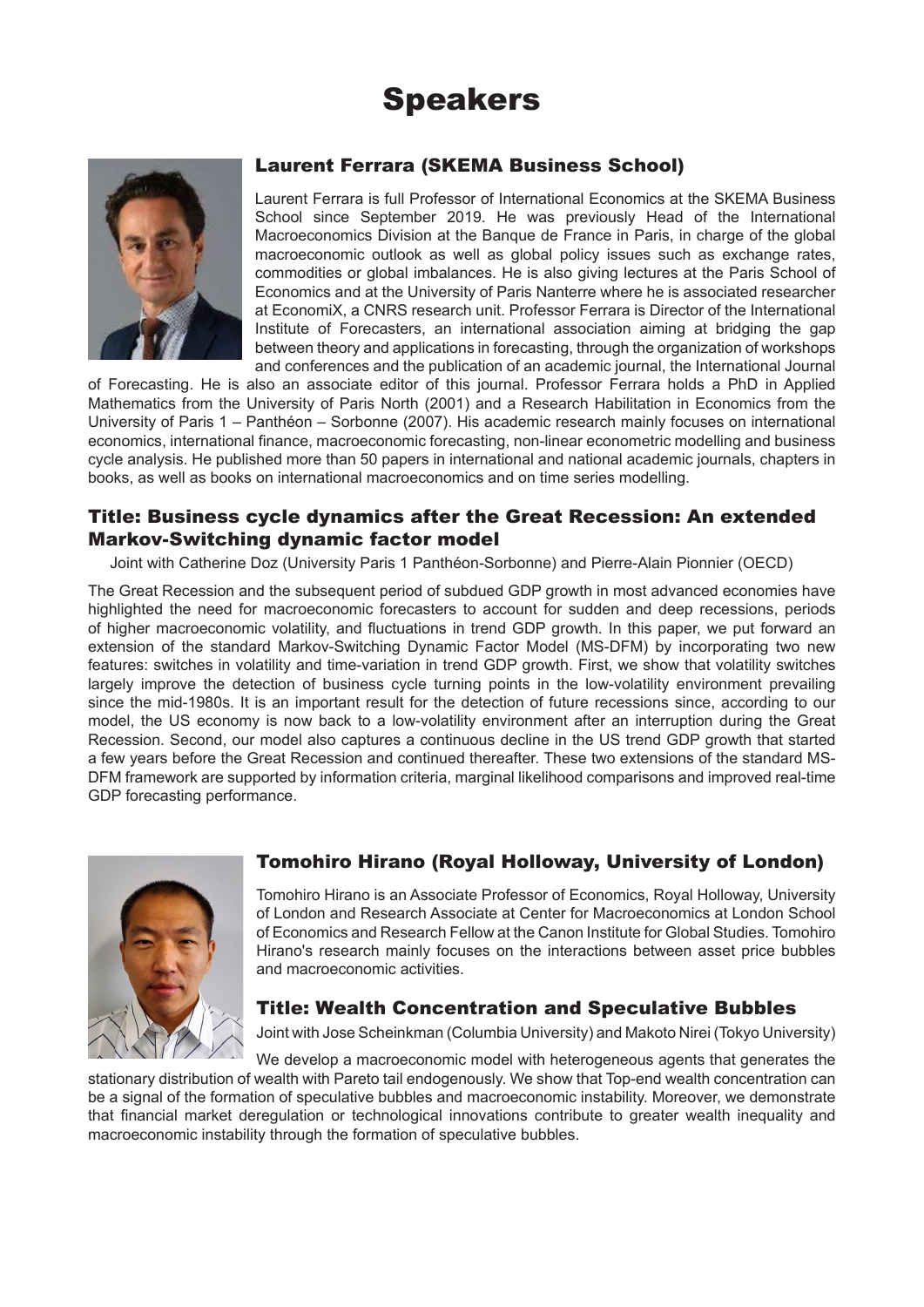

#### Tatsuyoshi Okimoto (EHESS-FFJ, and Australian National University)

Tatsuyoshi Okimoto is an Associate Professor of Economics and Finance at the Crawford School of Public Policy, Australian National University and co-editor of Japanese Economic Review and Gendai Finance (journal of Nippon Finance Association in Japanese). He is currently an FFJ/Banque de France Fellow at the Fondation France Japon de l'EHESS. He received his PhD in economics from the University of California, San Diego in 2005 and worked for Hitotsubashi University and Yokohama National University before joining the Australian National University. His current research has focused on Financial Econometrics, Macroeconometrics and

International Finance. He has been awarded the GPIF Finance Awards (2017), 2015 Junko Maru Prize, and 2014 Securities Analysts Journal Prize.

#### Title: International spillover effects of unconventional monetary policies of major central banks

Joint with Tomoo Inoue (Seikei University)

This paper examines the effects of unconventional monetary policies (UMPs) by the major central banks, namely the Bank of England (BOE), Bank of Japan (BOJ), European Central Bank (ECB) and the Federal Reserve (Fed) on the international financial markets, taking global spillovers into account. To this end, we apply the global VAR model to 35 countries and one region for the period from March 2009 to July 2019. Our results suggest that, though each domestic asset price has appreciated in response to monetary easing policy shocks of each central bank, the significant and persistent responses are observed only for the US and eurozone. For the UK and Japan, the responses are consistent with prediction, but it lasts only for the shortterm. Regarding the global influence, the response patterns vary across four assets and central banks. For example, the UMPs of Fed, ECB, and BOJ show significant impacts on the regional sovereign bond markets in general. In contrast, the BOE's UMPs have little effects on the overseas sovereign bond markets. In addition, the ECB seems to have relatively stronger effects on global corporate bond markets, while the Fed and BOJ's UMPs raise the global equity prices considerably, although the BOJ's UMP effects are less persistent.



#### Francesco Pappadà (Paris School of Economics)

Francesco Pappadà is currently an Invited Professor at Paris School of Economics. He joined Banque de France as a research economist in December 2014, after being a post-doctoral researcher and visiting fellow at HEC Lausanne, University of California Berkeley and Einaudi Institute for Economics and Finance in Rome. His research interests are in macroeconomics and international macroeconomics. He received his Ph.D. in Economics from Paris School of Economics in 2011.

#### Title: Firm turnover in the export market and the case for fixed exchange rate regime

Joint with Masashige Hamano (Waseda University)

This paper revisits the case for flexible vs. fixed exchange rate regime in a two-country model with firm heterogeneity and nominal wage rigidity under incomplete financial markets. Dampening nominal exchange rate fluctuations simultaneously stabilizes the firm turnover in the export market. When firms are homogeneous and low productive, the fixed exchange rate regime dominates the flexible one because it reduces the fluctuations in labor demand arising from entry and exit of exporters following a demand shock. We also show that an alternative regulation policy in the export market does not rule out the possible adoption of a managed floating regime.